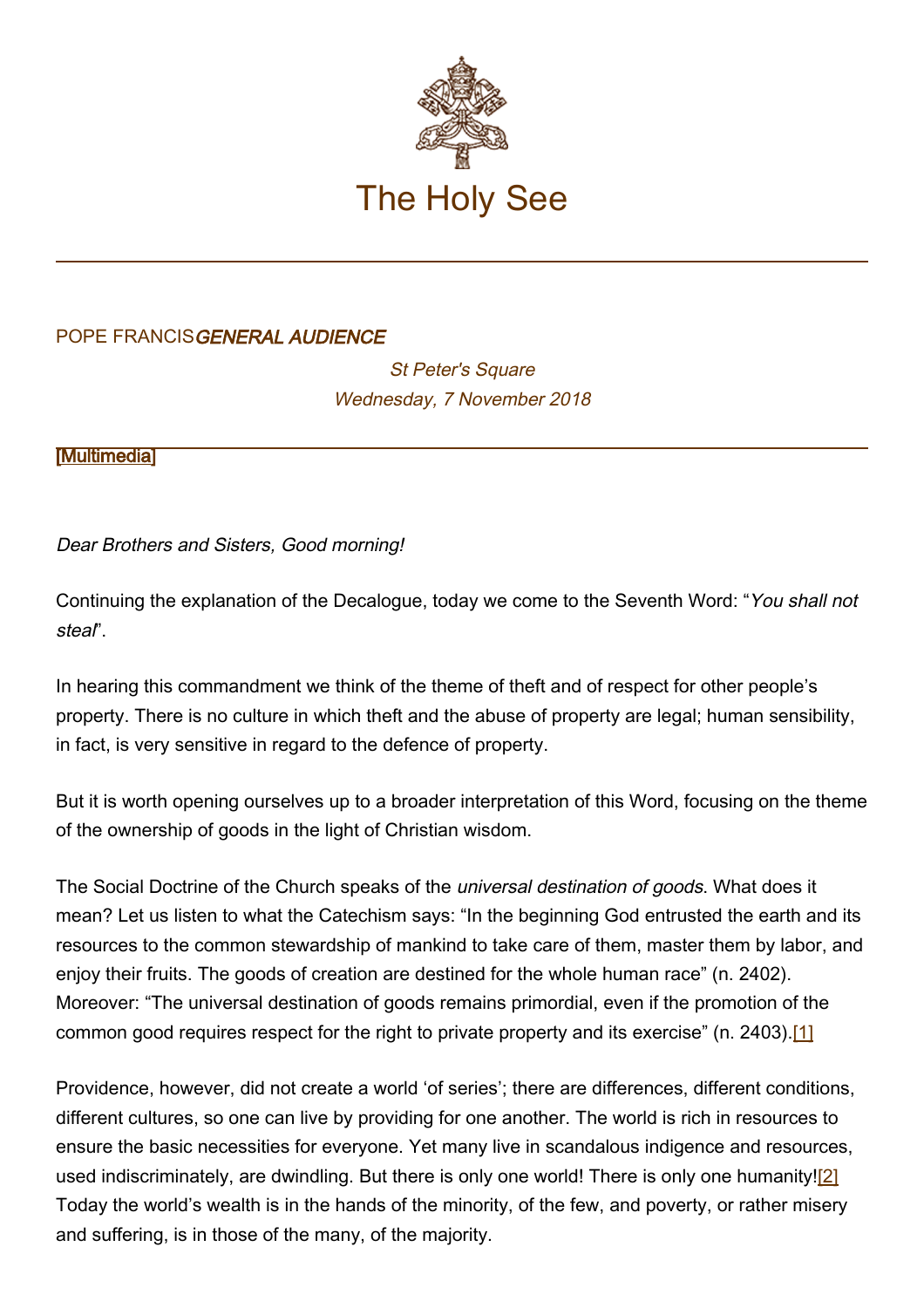If there is hunger on earth it is not for lack of food! Rather, due to market demands it is at times even destroyed, wasted. What is lacking is free and forward-looking entrepreneurship, which ensures proper production in a solidary framework, which ensures equitable distribution. The Catechism also states: "In his use of things man should regard the external goods he legitimately owns not merely as exclusive to himself but common to others also, in the sense that they can benefit others as well as himself" (n. 2404). All wealth, in order to be good, must have a social dimension.

The positive and broad meaning of the commandment "you shall not steal" appears in this perspective. "The ownership of any property makes its holder a steward of Providence" (ibid.). No one is the absolute owner of goods: he is a steward of goods. Ownership is a responsibility: 'But I am rich in everything...' — this is a responsibility that you have. And every good subtracted from the logic of God's Providence is betrayed; it is betrayed in its most profound sense. What I truly own is what I am able to give. This is the measure to evaluate how I am able to manage riches, whether good or bad; this phrase is important; what I truly own is what I am able to give. If I am able to give, I am open, then I am rich not only in what I own, but also in generosity, generosity also as a duty to give wealth, so that all may partake of it. In fact if I cannot give something it is because that thing owns me, has power over me, and enslaves me. The possession of goods is an opportunity to multiply them creatively and to use them generously, and thereby to grow in charity and freedom.

Christ himself, "though he was in the form of God, did not count equality with God a thing to be grasped, but emptied himself" (Phil 2:6-7) and enriched us with his poverty (cf. 2 Cor 8:9).

While humanity takes pains to have more, God redeems it by becoming poor: that Crucified Man paid an incalculable ransom for everyone, on the part of God the Father, "rich in mercy" (Eph 2:4; cf. Jas 5:11). What makes us rich is not goods but love. So often we have heard what the People of God say: 'The devil enters through the pockets'. It starts with a love of money, a hunger for possessions; then comes vanity: 'Ah, I am rich and brag about it'; and, in the end, pride and arrogance. This is the devil's way of acting in us. But the entrance is through the pocket.

Dear brothers and sisters, once again Jesus Christ reveals to us the full meaning of Scripture. "You shall not steal" means: love with your goods, make use of your means to love as best you can. Then your life becomes good and your property truly becomes a gift. Because life is not the time for possessing but for loving. Thank you.

## Special Greetings

I greet the English-speaking pilgrims and visitors taking part in today's Audience, especially those from Denmark, Japan, the Philippines and the United States of America. I offer a special greeting